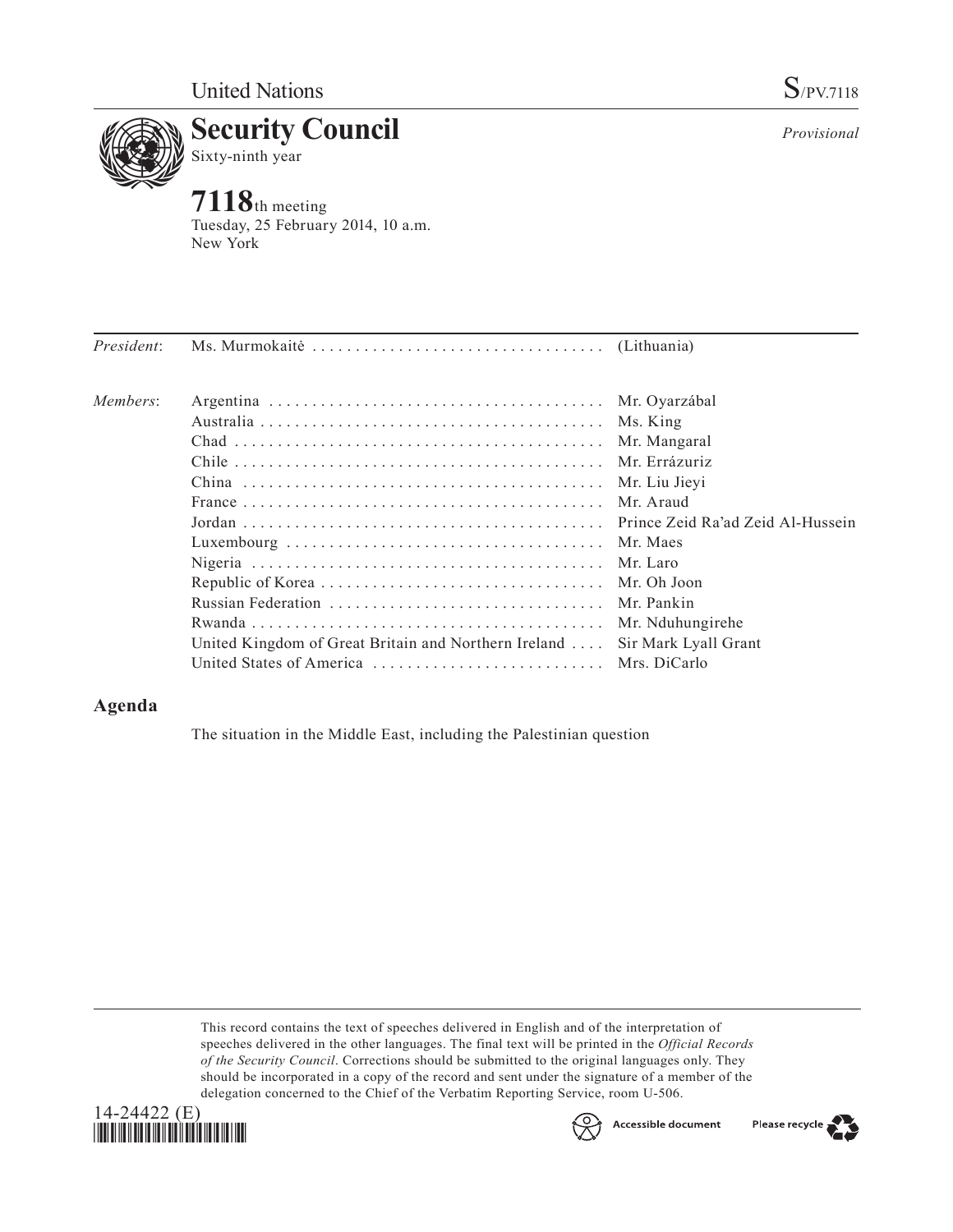*The meeting was called to order at 10.05 a.m.*

## **Adoption of the agenda**

*The agenda was adopted.*

## **The situation in the Middle East, including the Palestinian question**

**The President**: In accordance with rule 39 of the Council's provisional rules of procedures, I invite Mr. Jeffrey Feltman, Under-Secretary-General for Political Affairs, to participate in this meeting.

The Security Council will now begin its consideration of the item on its agenda.

I now give the floor to Mr. Feltman.

**Mr. Feltman**: Since the Secretary-General briefed the Council last month (see S/PV.7096), we have seen new and significant developments in relation to the Syrian crisis, with the holding of the much-anticipated second Geneva Conference on Syria and the Security Council's welcome adoption of resolution 2139 (2014), regarding the humanitarian situation. The Secretary-General is committed to making every effort to help advance both of those important initiatives.

On the Middle East peace process, we are nearing a defining moment. United States Secretary of State Kerry's months-long work to address Israeli and Palestinian aspirations and concerns in a fair and balanced manner has opened a credible political horizon for achieving a two-State solution. Any meaningful political initiative must continue to strive towards a comprehensive settlement, and it must address all final status issues in line with the principles outlined in the relevant Security Council resolutions, the Madrid principles — including land for peace — the road map and previous agreements between the parties.

International engagement, which is critical, remains strong. On 1 February in Munich, Quartet principals were briefed on progress in the negotiations. Secretary of State Kerry is continuing his consultations with the leaders over the United States framework proposal, which is meant to serve as a basis for continued negotiations, meeting with President Abbas in Paris on 19 February. We count on the continued support extended to those efforts by regional stakeholders, underlining the importance of the Arab Peace Initiative, which is the most viable way for attaining regional peace and yielding socioeconomic and security benefits for all

peoples in the Middle East. As the Secretary-General told the Council last month, if the leaders are prepared to take the bold decisions required, he will also push ahead on the positive agenda of peace dividends for both sides.

Ultimately, any genuine intention to pursue peace requires strong leadership. Now is the time for domestic constituencies to put their agendas behind the peace agenda and for the leaders to reach out to their respective publics to raise awareness of the benefits of peace. For Palestinians, a negotiated peace settlement holds the promise of allowing it to become a fully recognized Member State of equal standing. For Israel, only a negotiated two-State solution will bring it the security and recognition it deserves in the region and beyond.

The situation on the ground remains fragile. In the West Bank, Israeli security forces carried out a total of 424 search and arrest operations. A total of 519 Palestinians were arrested, and 218 Palestinians were injured, including during demonstrations against the barrier. Two Israeli soldiers were also injured.

Clashes increased in and around Palestinian refugee camps, most notably in early February in the Al-Arroub and Al-Jalazoun camps, following the killing on 29 January of one Palestinian from the Al-Jalazoun camp near Ramallah and the Ofra settlement after allegedly opening fire at Israeli security forces. More than 30 Palestinian protesters were injured by Israeli live ammunition and rubber-coated metal bullets, while two Israeli soldiers were injured by stone- and Molotov cocktail-throwing.

Israeli security forces reported having foiled several terrorist attacks on Israel allegedly planned by individuals in the West Bank. That included the arrest of an alleged Al-Qaida cell on 22 January and the uncovering of several arms caches. Palestinian security forces, working to maintain order and security, safely defused some unexploded ordnance between 22 January and 3 February and arrested Hizb ut-Tahrir Islamic militants on 8 and 9 February.

Attacks by settlers on Palestinian property included damage to more than 3,000 trees and saplings and some 80 vehicles. On 6 February, three settlers were reportedly charged for setting fire to two vehicles and spray painting stars of David in the Palestinian village of Farata in November. During another attack, on 18 February, the tires of some 30 cars were slashed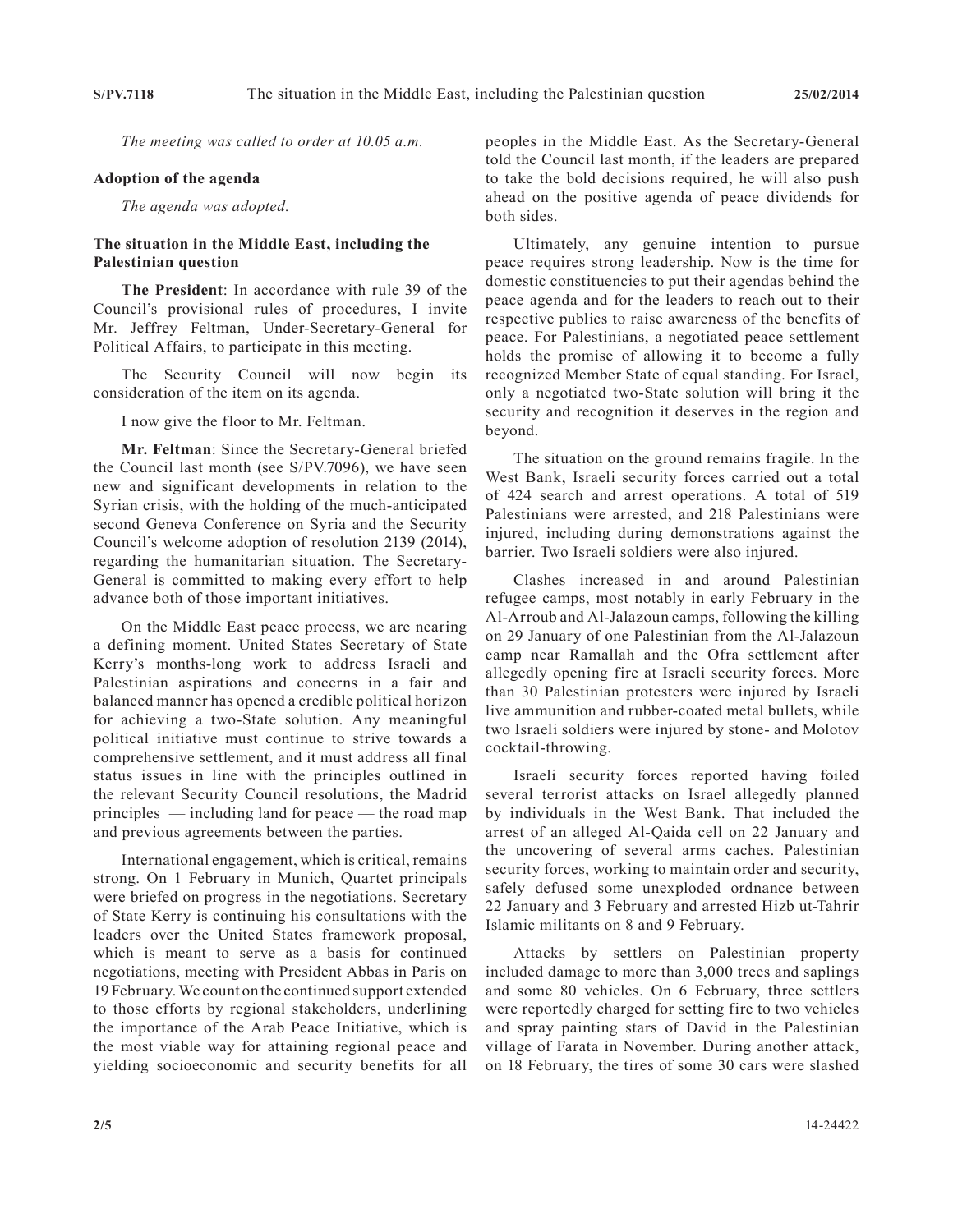and anti-Arab graffiti was painted in the Sharafat neighbourhood of occupied East Jerusalem. The Israeli police reported the arrest in four operations of more than 10 settlers reportedly involved in attacks on Palestinians or their property. Palestinian stone- and Molotov-cocktail-throwing attacks — on the rise in recent months — resulted in three settlers injured.

The reporting period registered increased funding and incentives by the Israeli Government for existing settlements. Continued settlement activity, including in occupied East Jerusalem, is illegal and erodes hope for the two-State solution by undermining ongoing Israeli-Palestinian peace talks.

We are deeply concerned by the ongoing demolition of Palestinian residential and livelihood structures in Area C, particularly in the Jordan Valley and East Jerusalem. A total of 107 structures were demolished, leading to the displacement of 175 Palestinians. Those demolitions must stop and Palestinians must be given access to a fair and inclusive planning regime. We are also increasingly worried by reports of impeded access for the humanitarian community in the delivery of emergency shelter and other assistance. This month, the International Committee of the Red Cross decided to suspend its distribution of tents to people affected by house demolitions in the Jordan Valley, after noting a pattern of obstructions and confiscations of those items by Israeli authorities since the beginning of 2013.

We have reiterated our position on the continued practice of administrative detention by Israel, including of elected Palestinian Legislative Council members, and the six prisoners on hunger strike since January. Administrative detainees must be either charged or released. We are concerned about today's report that a Palestinian prisoner died after he was transferred from an Israeli jail to the hospital. We will continue to follow the situation of Palestinian prisoners in Israeli detention closely.

Visits by Israeli groups, including senior officials, to the Temple Mount/Al-Haram Al-Sharif resulted in clashes between Palestinians and the Israeli police accompanying those groups. Incitement or provocations from any quarter must cease and the sanctity of holy sites of all faiths must be respected.

Turning to Gaza, there are troubling signs that the ceasefire understanding of November 2012 is eroding in both of its main requirements: the end of hostilities and the opening of the crossing for people and goods. In the past two months, we have seen more rockets being fired at Israel, border incidents and Israeli operations causing death or injury to civilians.

We condemn the increased rocket fire. This reporting period saw the firing of 44 rockets and mortars, of which 15 landed in Israel. Israel conducted six incursions and seven air strikes into Gaza, resulting in the death of two militants and injuries to 10 Palestinians. Israeli forces also reported dismantling an improvised explosive device on the border fence on 18 February. Palestinian activities and protests multiplied in the vicinity of the border fence and were met by increased Israeli live fire, resulting in two Palestinians shot dead and 16 injured. We are deeply concerned about that rise in violence and we call on all parties to act in accordance with international law.

Due to the ongoing closure of Gaza, the humanitarian situation continues to deteriorate. The United Nations Relief and Works Agency for Palestine Refugees in the Near East (UNRWA) urgently needs an additional \$30 million to sustain critical emergency operations in Gaza, without which food aid will be cut back. We call on all donors, including those who have traditionally supported the Agency, to contribute to UNRWA's emergency appeals.

The recent Israeli decision to allow the entry of 1,000 tons of cement and other construction materials for flood relief is positive. However, contrary to expectations, work on United Nations projects is still not back at the level originally agreed by the Israeli authorities, and more than 20 projects remain stalled since November 2013 due to lack of Israeli approval. We continue to call for the Israeli approval of all United Nations projects, and the resumption of already approved projects. We also call for a lifting of restrictions on exports and transfers of goods to the West Bank and Israel, and for permitting the import of construction materials for the private sector. We hope that the Rafah crossing with Egypt will soon resume normal operations.

Meanwhile, efforts to bridge the Palestinian divide continued. Fatah and Hamas delegations met in Gaza to discuss the implementation of existing reconciliation agreements, including the formation of a national consensus Government headed by President Abbas, and the organization of general elections. Ultimately, only the reunification of Gaza and the West Bank, under the legitimate Palestinian Authority, based on the commitments of the Palestine Liberation Organization,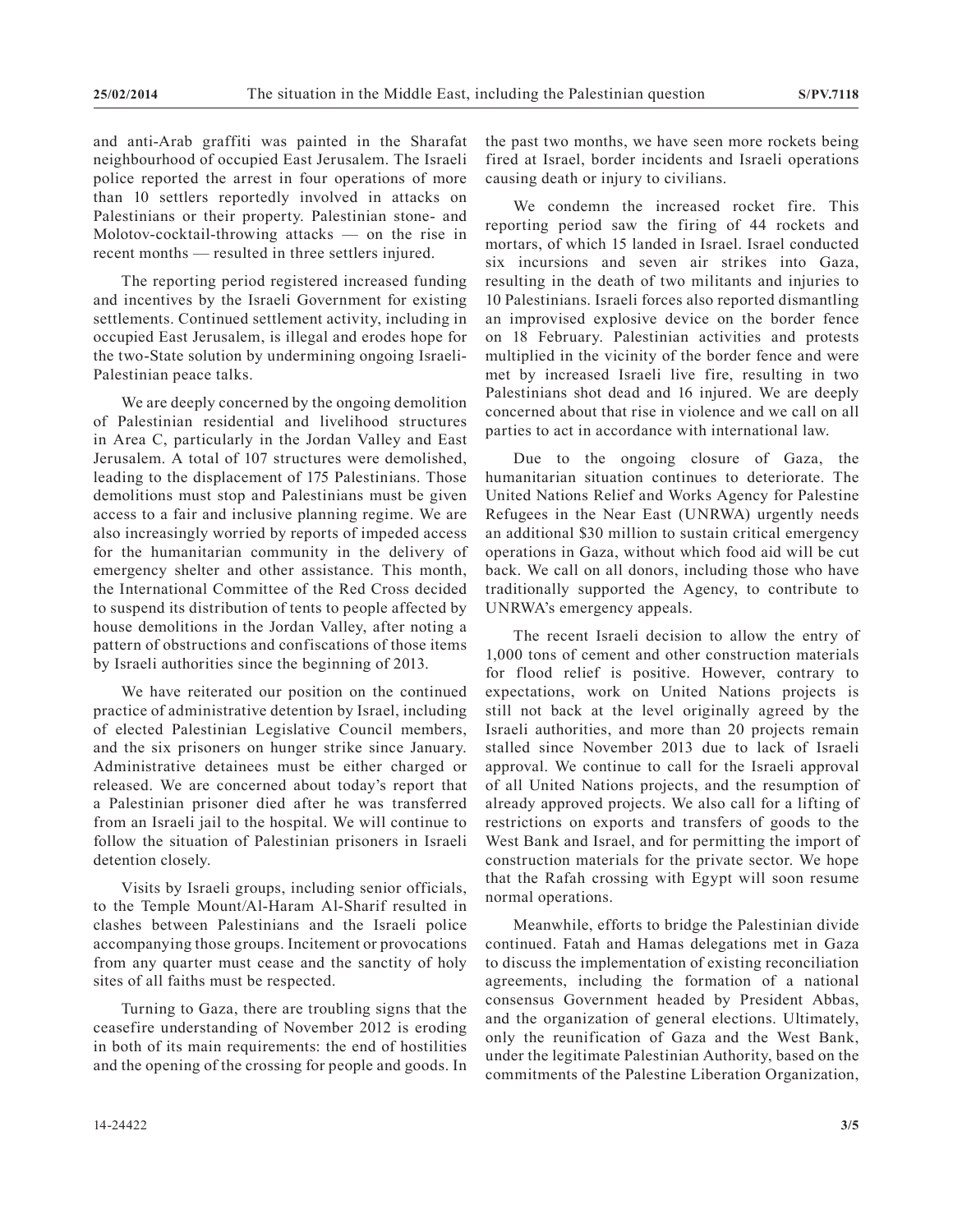can pave the way for a durable solution for Gaza as part of political progress towards peace. Gaza, too, must reap the peace dividends of a negotiated two-State solution.

Allow me now to turn to the Syrian conflict, whose toll of death and destruction in Syria and in the region continues to mount tragically, pointing urgently to the need for a political solution. After many months of effort, the Secretary-General convened in Montreux, on 22 January, the second Geneva Conference on Syria. More than 40 countries and international organizations participated and underlined their commitment to supporting a political solution to the Syrian conflict. They urged the Syrian sides to negotiate and reach an agreement on the full implementation of the Geneva communiqué (S/2012/523, annex), as indeed the Council did in its resolution 2118 (2013). As the Council noted in that resolution, the communiqué sets out a number of key steps, beginning with the establishment of a transitional governing body exercising full executive powers, formed by mutual consent.

The first round of intra-Syrian talks began on 23 January and continued for eight days. They included several direct sessions, as well as bilateral meetings with Joint Special Representative Brahimi and his team. The second round of talks took place from 10 to 15 February. Joint Special Representative Brahimi will brief the Council in the coming weeks, so I will therefore not go into specifics. The progress thus far has been limited, confirming the deep rift between the two sides. Yet it is no small feat that those long-awaited negotiations have finally begun, and both sides remain committed to sitting at the table. That is something on which we must try to build.

We are grateful to the Governments of the Russian Federation and the United States, and all in the region and globally, for showing vision and helping to organize that important process. We will continue to need the help of many of the countries who attended the Montreux Conference, as well as some who were not there.

The Council held extensive discussions on the escalating humanitarian toll that the conflict continues to exert on the Syrian people. The Secretary-General wholeheartedly welcomed the Council's adoption of resolution 2139 (2014). We all hope that the resolution will allow all humanitarian actors on the ground to significantly increase their reach to all those in need.

The ongoing hostilities in Syria also continue to impact the vulnerable community of Palestine refugees. The situation is deteriorating in Yarmouk, near Damascus, where 16,000 Palestine refugees remain trapped. While some assistance has reached those in need since 18 January, UNRWA continues to experience sporadic access. We call on all parties to grant UNRWA uninterrupted access to the civilian population of Yarmouk and other civilian areas.

On 10 and 18 February, explosions took place near UNRWA schools in Muzeirib, killing 18 people. We deplore those indiscriminate attacks and remind the warring parties of their obligations under international law to protect all civilians.

The situation in the Golan continues to be of deep concern. Heavy clashes between the Syrian armed forces and armed members of the opposition and shelling continued in the area of limitation in proximity to the area of separation. On 18 and 19 February, artillery and mortar fire rounds from the Bravo side landed across the ceasefire line. There was no response from the Alpha side. We are also looking into the reports of an air strike yesterday in the border area between Lebanon and Syria, and we urge all parties to avoid escalation. Those developments have the potential to escalate and to jeopardize the ceasefire between Israel and Syria, as well as to heighten tensions between Lebanon and Israel.

In Lebanon, the formation of a Government of national interest was a major positive development against a backdrop of continued tensions stemming from a spate of deadly terrorist attacks, as well as incidents of shelling and shooting from across the Syrian border into Lebanon.

On 21 January, a suicide bombing in the Haret Hraik suburb of Beirut was claimed by a Lebanese branch of Jabhat Al-Nusra. On 1 February, another Jabhat Al-Nusra suicide bomber detonated a car bomb in Hermel. On 3 February, a suicide attack took place in Choueifat, in south Beirut. On 19 February, a double suicide bombing in the Beirut suburb of Bir Al-Hassan, which targeted the Iranian Cultural Centre, was claimed by the Abdallah Azzam Brigades.

Shelling from Syria targeted Lebanese populated areas in the Bekaa Valley and killed two people in the Akkar region. There were at least two airstrikes by Syrian aircraft in violation of Lebanese sovereignty. In Tripoli, continued fighting between the Alawite